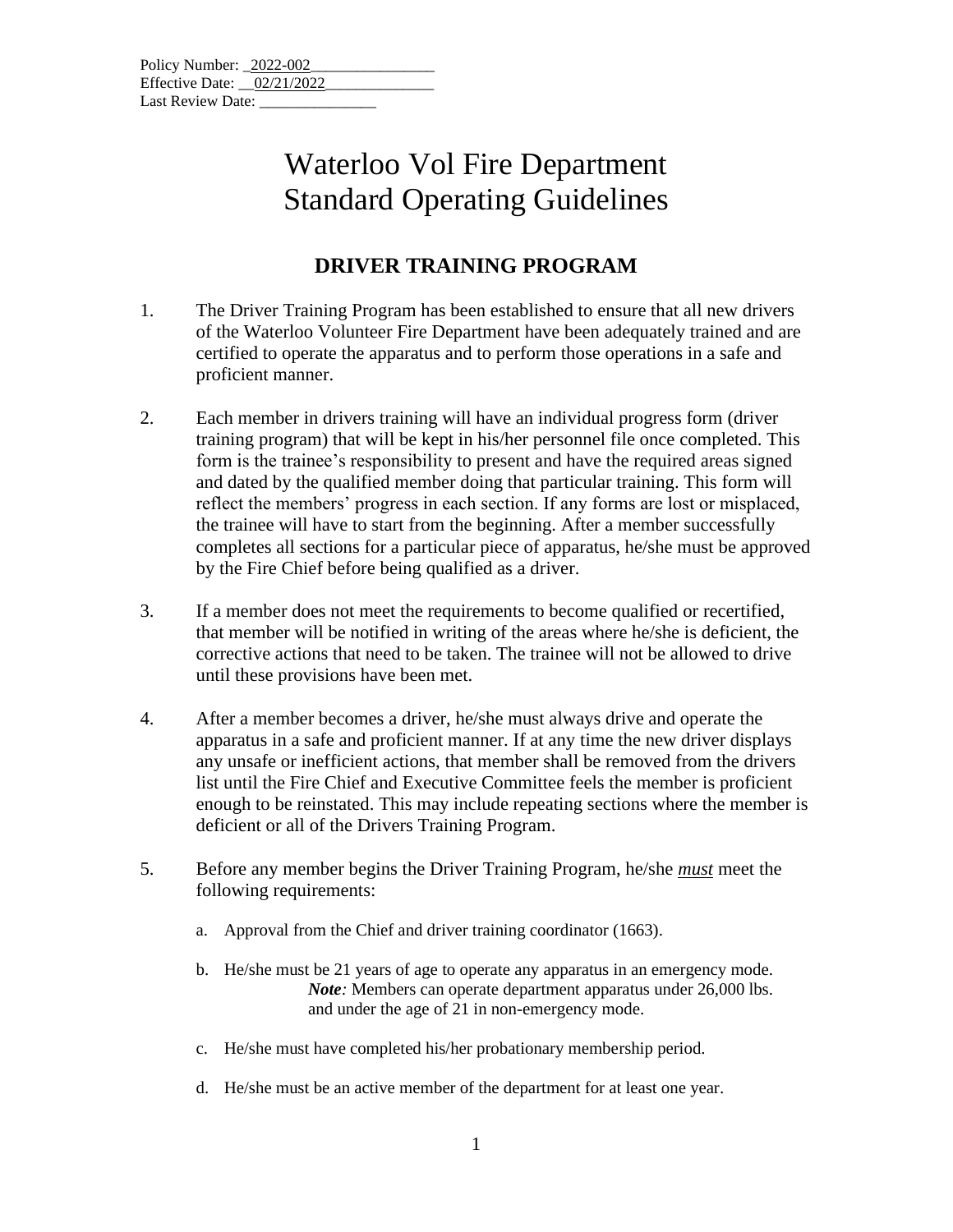- e. He/she must have a valid New York State driver's license.
- f. He/she must submit a copy of their driver's license and be approved by the department's insurance carrier.
- g. He/she must fill out the driver's license information release form provided by the department.
- h. Driver's training begins with brush truck 1603 then moves to tanker 1621 then the engines 1601/1602 and lastly rescue 1641 in this order.

6. While completing the "hands on" section of this program, the following guidelines are to be adhered to while performing the "behind the wheel" training. *note: it is the driver trainee's responsibility to schedule time with a qualified driver for "behind the wheel" training.*

- a. The trainee must first drive the apparatus he/she is training on with an officer.
- b. The member may only drive the apparatus with a qualified driver (of 1 year) on that particular apparatus.
- c. The apparatus will be placed out of service while out, unless there is an adequate crew on board.
- d. The apparatus shall not be driven off the hard surface roadway unless training in 4x4 operations of brush truck 1603.
- e. The apparatus shall be refueled after each use.
- f. Absolutely no drivers training in inclement weather ie. temperatures below freezing or during hazardous weather events.
- g. All drivers training must be logged on the driver's training record and signed by the driver and trainer.
- h. After each time out, the tires and fender wells shall be washed and if necessary, the entire apparatus shall be washed.
- i. A minimum of *75* miles must be documented to be certified *25* of those miles must be after dark.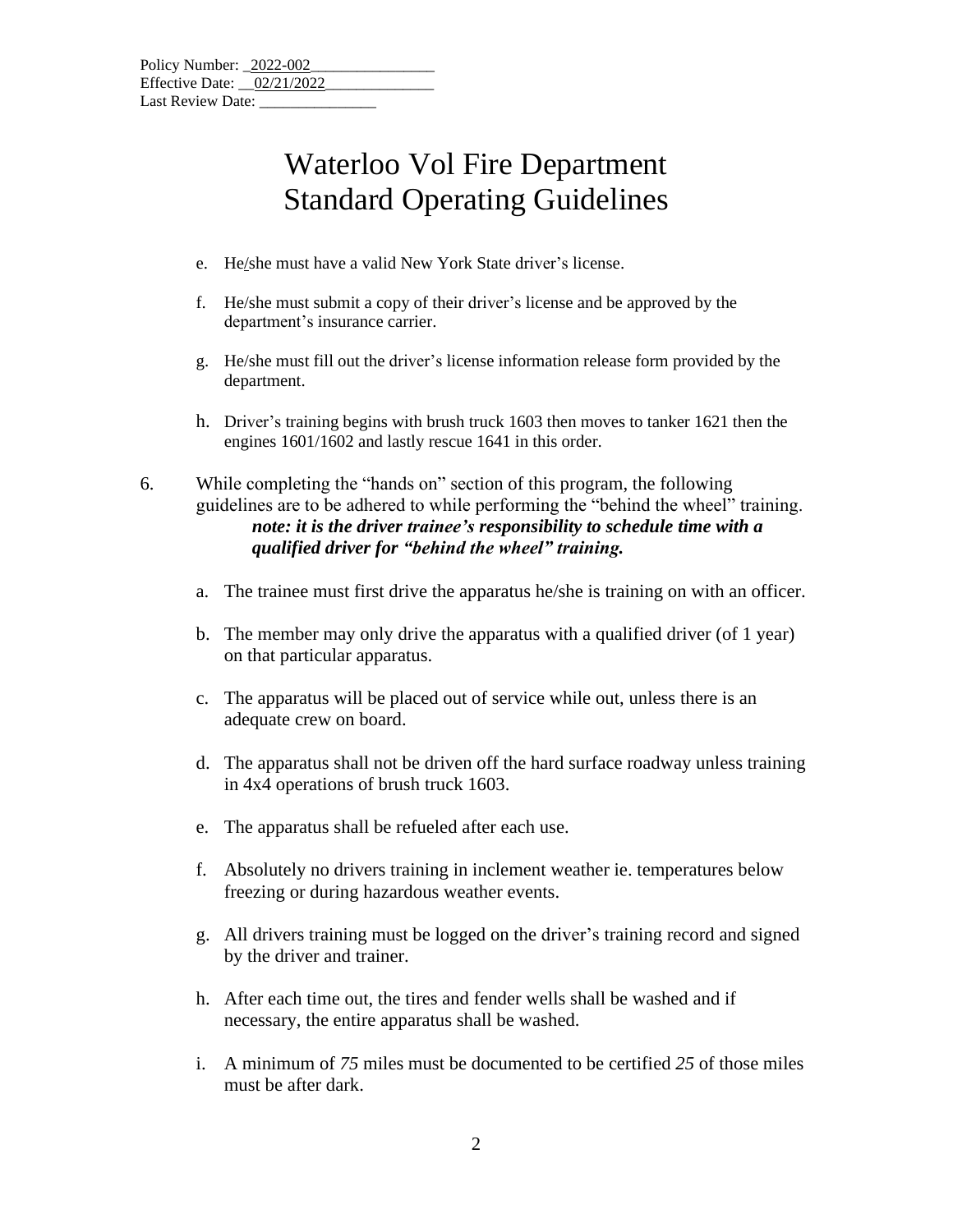- j. A minimum of 4 months of training will be required for brush truck 1603 and tanker 1621. 6 months of training is required for the engines and 4 months for rescue 1641.
- k. After a waiting period of 2 months you may move to the next truck.
- l. If an officer is not available then another driver approved by the chiefs may take you out to train.
- m. Trainees may operate apparatus in emergency mode with a crew as long as there is an officer in the front seat. this is also going to be decided case by case when a trainee is able to do this. (this applies if you are already out training, have a crew and are available to respond)
- n. Trainees must complete at least one emergency mode response to an incident during the training period. (Trucks can be taken out of order or respond to calls they normally do not respond to in order to achieve the emergency response requirement) ie. Take 1641 second due to a fire alarm, 1621 to a crash (could be used as a blocker, just be sure the proper apparatus responds first)
- o. Drivers are responsible to know where all equipment is on their truck and know their safe operation.
- p. Drivers are to be sure that all used equipment is placed back on the truck in its proper place after each call and training and be sure its back in working order.
- q. It is the drivers responsibility to operate the truck in a safe manner in every circumstance. Practice due regard in emergency mode.
- r. Drivers are to use Fire 2 to call enroute and on scene. use discipline when talking on the radio. keep massages short and professional. ie. 1602 to fire control, after acknowledgement, 1602 enroute.
- s. No apparatus may be operated by anyone under the influence of drugs or alcohol.
- t. All backing procedures require a spotter.
- u. All occupants shall wear a safety belt during operation.